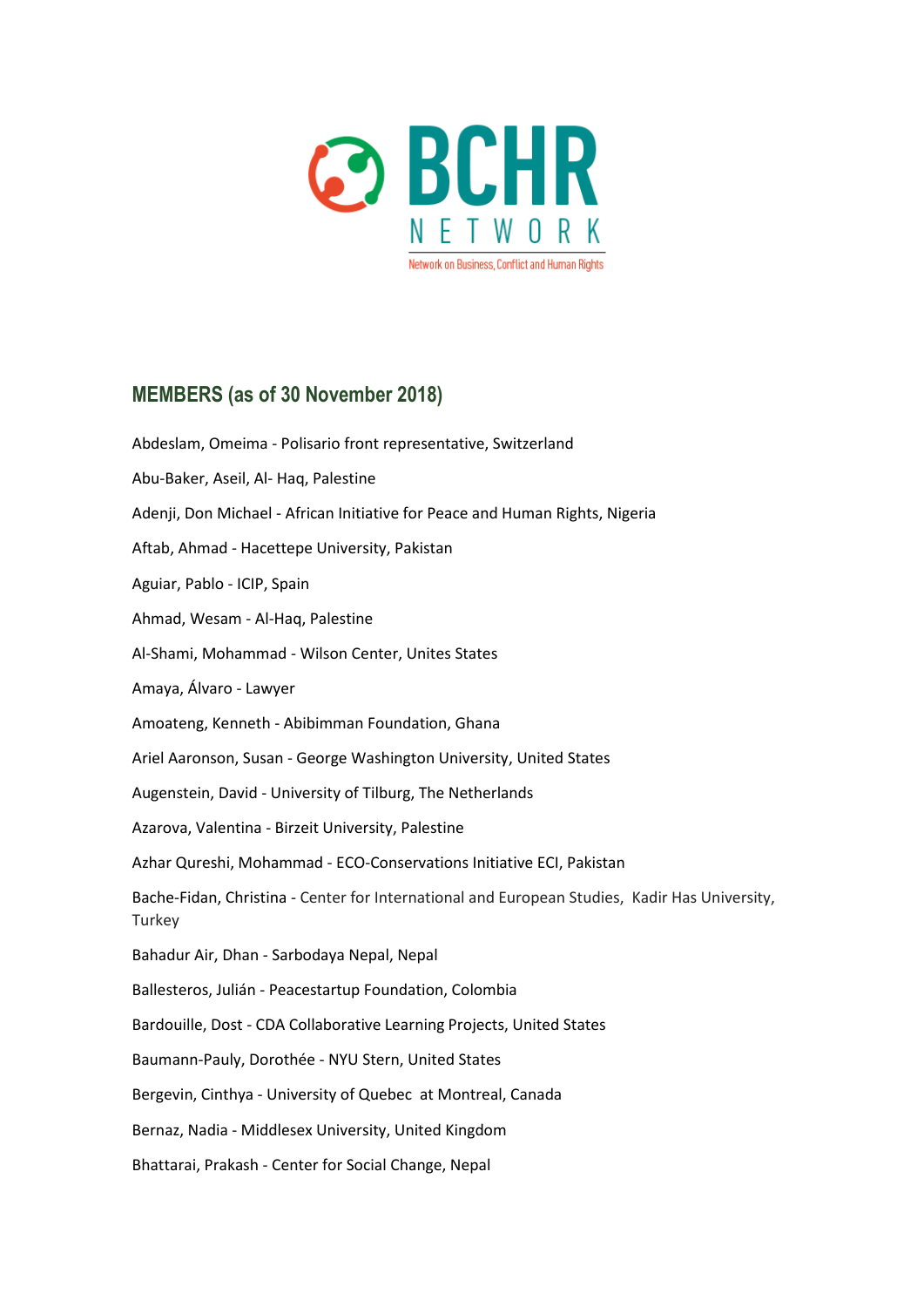Blackwell, Sara - ICAR, United States Blondel, Alice - Swedwatch, Sweden Borrás, Susanna - CEDAT, Universitat Rovira i Virgili, Spain Brooks-Rubin, Brad - Enough Project, United States Broomhall, Bruce - University of Quebec at Montreal, Canada Bryan, Nicole - Rutgers Business School , United States Bryden, Alan - DCAF, Switzerland Burdzy, Annie - Geneva Centre for the Democratic Control of Armed Forces, Switzerland Bures, Oldrich, Center for Security Studies, Metropolitan University Prague, Czech Republic Camarero, Maria Victoria - Universitat Jaume I, Spain Cano, Juan Andrés - Peacestartup Foundation, Colombia Carbonnier, Gilles - Graduate Institute of International and Development Studies, Switzerland Catà, Larry - Pennsylvania State University, United States Chatterji, Manas - Binghamton University, United States Cheng, Eric - Osgoode Hall Law School, Southwest University of Political Science & Law, China Clapham, Andrew - Graduate Institute of International and Development Studies, Switzerland Cohen, Eric - Investors against Genocide, United States Constantini, Irene - University of York, United Kingdom Costey, Julie -expert Dámaso, Javier Vicente - Universidad de Valladolid, Spain Daza, Felip - NOVACT, Spain De Angulo, Luis Fernando - CREER (IHRB), Colombia De Felice, Damiano - Measuring Business & Human Rights Project, The Netherlands De Hoo, Sybren - Maastricht University , The Netherlands De Winter, Rebecca - American University Washington, United States Del Castillo, Andrés - Indigenous Peoples Center for Documentation, Information and Research, Switzerland Delipetrou, Danai - Universitat de València, Spain Derfish Ilyas, Muhammad - individual expert Derfish, Muhammad - Individual Duhamel, Catherine - Corporate Social Responsability Law, Canada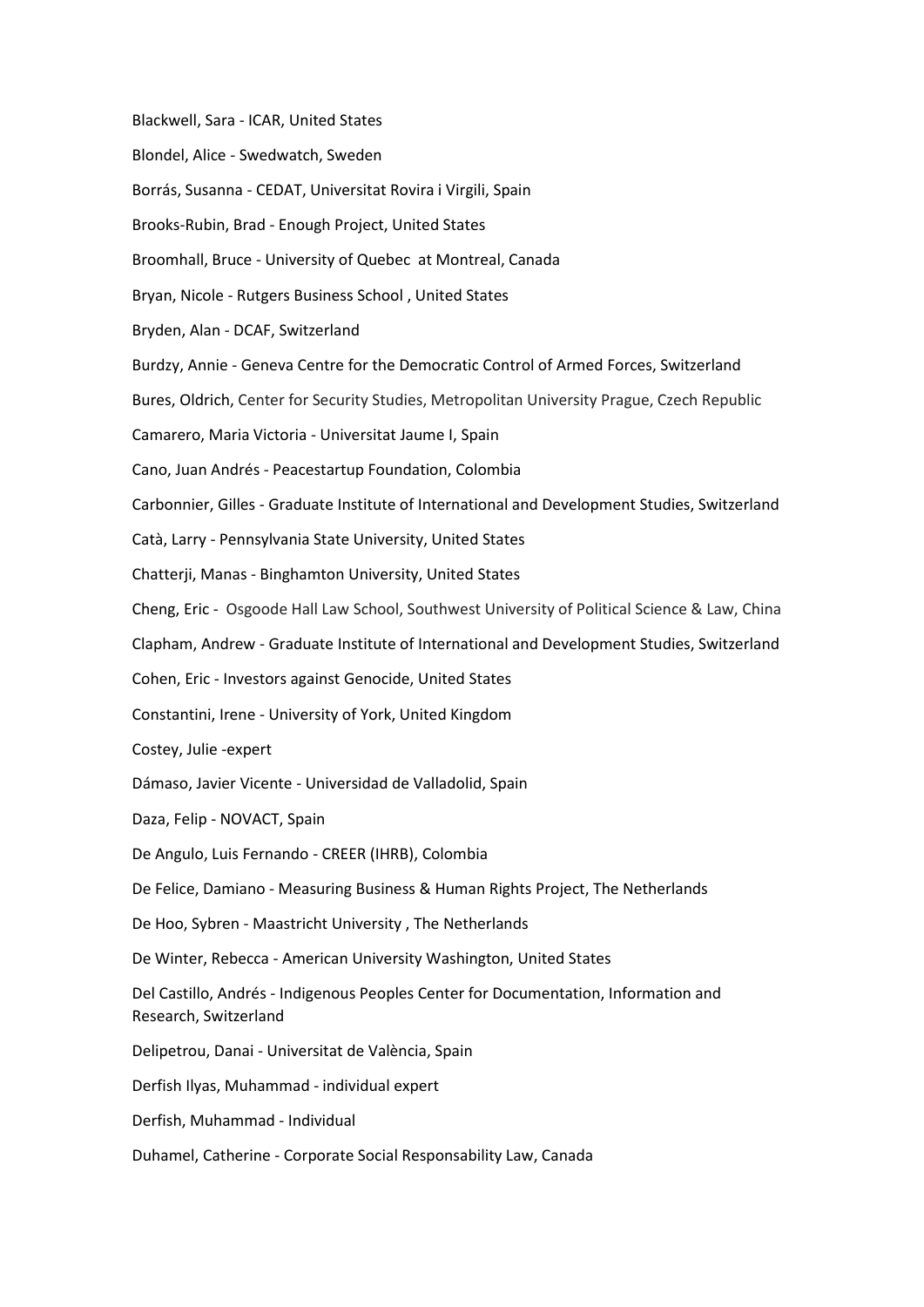Eijsbouts, A. J - Maastricht University, The Netherlands Elia, Antonietta - Universidad de Santiago de Compostela, Spain Enneking, Liesbeth - Utrecht University, The Netherlands Esteve, José Elías - Institut de Drets Humans, Universitat de València, Spain Farah, Marya - El Haq, Palestine Fattorini, Gianfranco - American Association of Jurists (AAJ), United States Faulkner, Romily - CICR, Switzerland Federman, Sarah -George Mason University, United States Fernández Arribas, Gloria - Universidad Pablo de Olavide, Spain Ferrer, Montse - Graduate Institute Font-Mas, Maria - Universitat Rovira i Virgili, Spain Ford, Jolyon - Australian National University, Australia Fortin, Khatarine - Utrecht University, The Netherlands Foster, Florence - Quaker United Nations Office Freeman, Bennett - individual expert, United States Fröhlich, Catrin -individual, Germany Garbett, Lucy - Who Profits Research Center, Israel Garcia, Caterina - Universitat Pompeu Fabra, Spain Gifrà, Júlia - Universitat Autònoma de Barcelona, Spain Godwin, Okoko - Apurimac Onlus Nigeria, Nigeria Goyer, Pia - Council on Ethics of the Norwegian Government Pension Fund Global, Norway Graff, Andreas - individual, Switzerland Gray, Molly - International Code of Conduct Association, Switzerland Grono, Nick - Freedom Fund, United Kingdom Hennings, Mathis - CICR, Switzerland Hernández, Lucía - DCAF, Switzerland Hernández, Maria Eugenia, Universidad de Valencia, Spain Hoffmeijer-Lavieri, Carmen - Saxion University, The Netherlands Hopkins, Russell - Corporate War Crimes, Cambodia Horvarth, Eniko - Business and Human Rights Resource Center, United Kingdom Howart, Catherine - Share Action, United Kingdom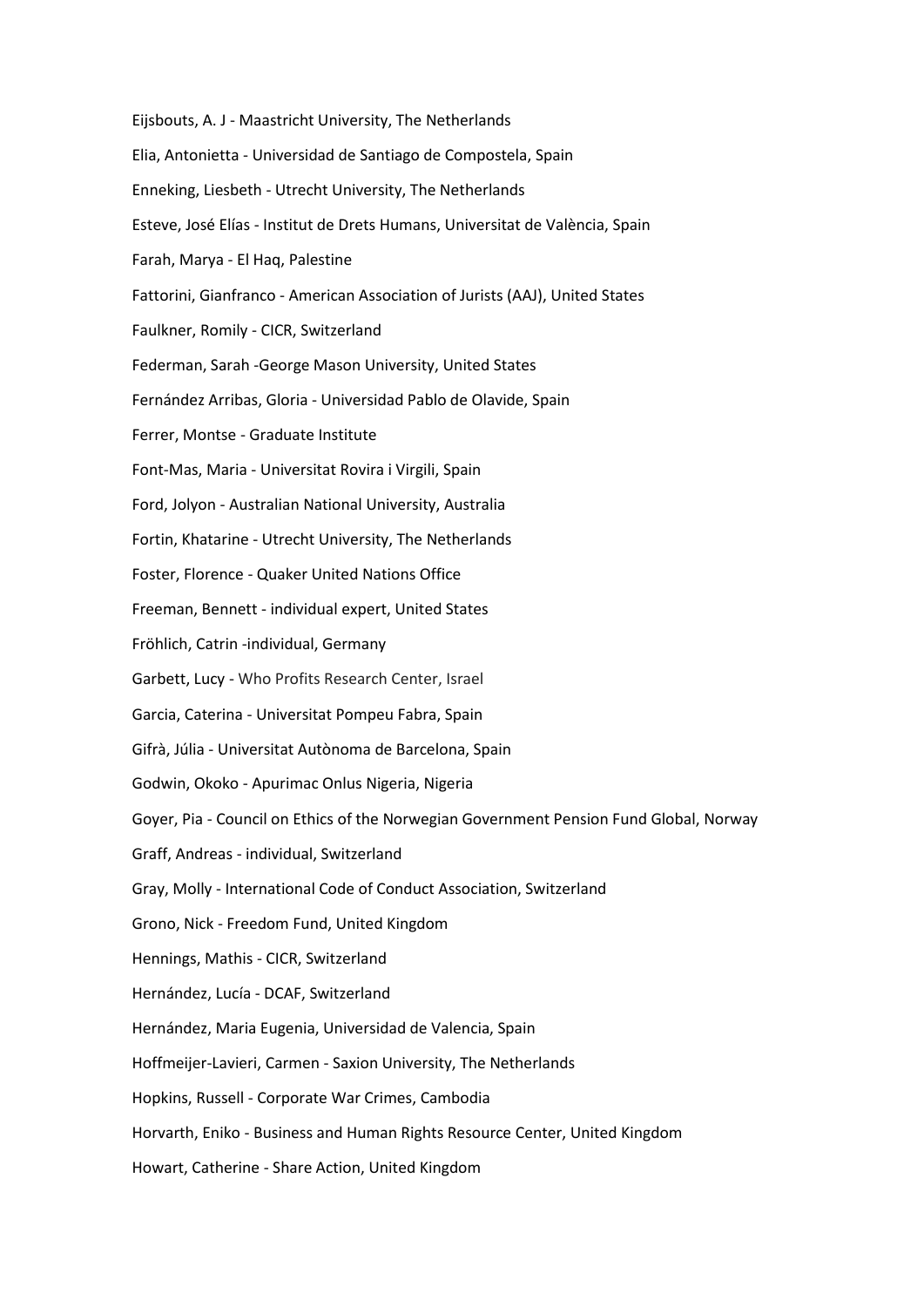Iff, Andrea - individual, Switzerland Iglesias, Daniel - Universitat Rovira i Virgili, Spain Imai, Shin - York University, United Kingdom Jelena Aparac - University Paris Nanterre, France Joseph, Sarah - Monash Universty, Australia Joshi, Seema - Amnesty International, United Kingdom Kamphuis, Charis - Justice and Corporate Accountability Project, Canada Kiriakakis, Joanna - Monash University, Australia Kruckow, Caroline - Frient, Germany Lallemant, Anais - Peace Brigades International, Switzerland Landry, Steven – individual, United States Lavieri, Carmen - Saxion University, The Netherlands Lazala, Mauricio - Business and Human Rights Resource Center, United Kingdom Le Billon, Philippe - University of British Columbia, Canada Le Tuyet Trinh To - Individual Lewis, Harriet, Konesens Development, United States Loots, Josua - University of Pretoria, South Africa López, Carlos - International Commission of Jurists, Switzerland López, Marta - ICIP, Spain Lucena-Cid, Isabel - Universidad Pablo de Olavide, Spain MacKenzie, Meredith - Accountability Counsel MacLeod, Sorcha - Frei Universität Berlin, Germany Marcia, Narine - St. Thomas University, United States Markiewicz, Graham - Boston College Law School, United States Márquez, Daniel Iglesias – URV, Spain Martin-Ortega, Olga - University of Greenwich, United Kingdom Martin, Jena - West Virginia University, United States Marullo, Maria Chiara - Universitat Jaume I, Spain Mcgrath, Sarah - ICAR, United States McGrath, Sarah, ICAR, United States Meintjes, Garth - International Senior Lawyers Project, United States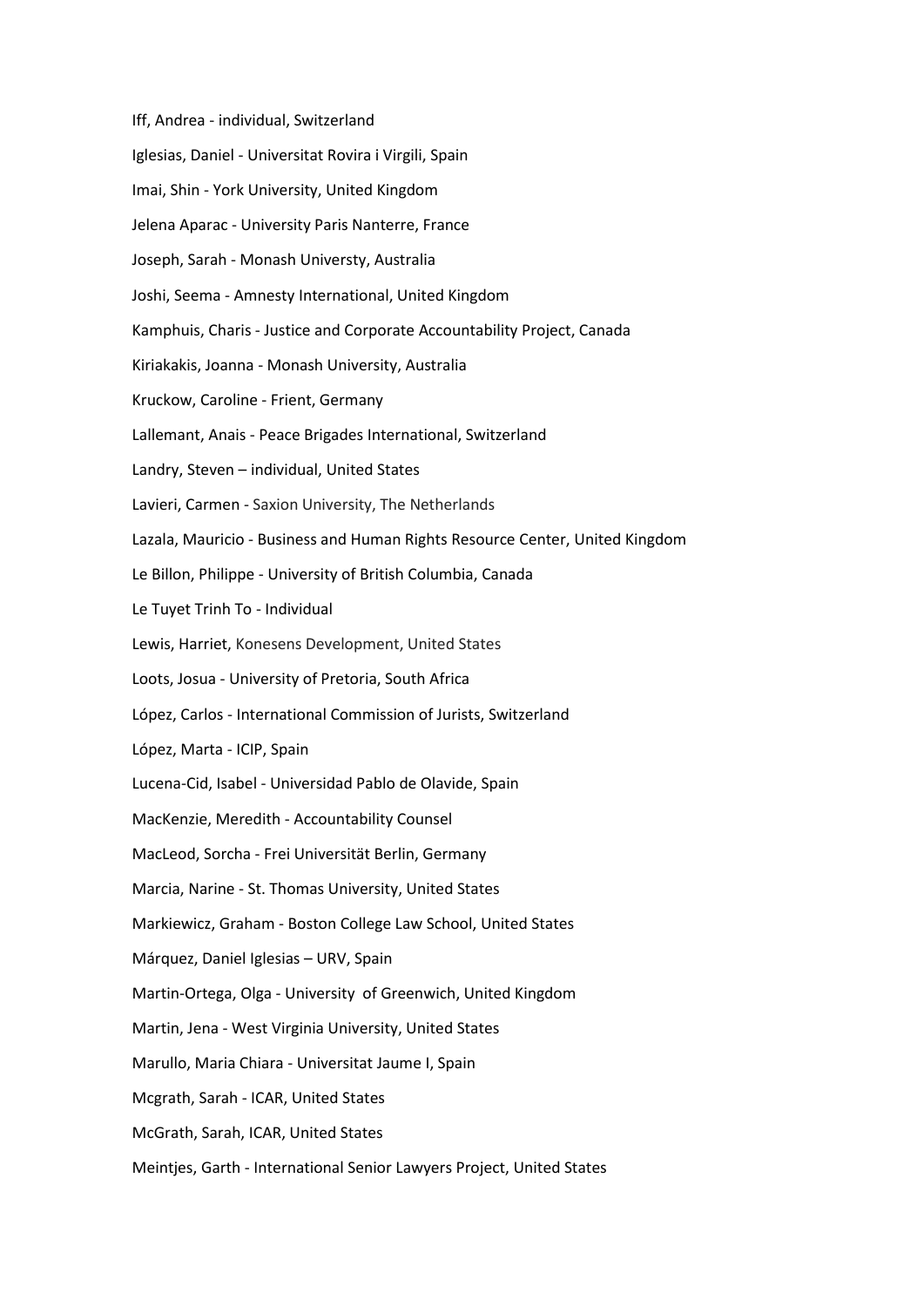Mendelson, Joanna - American University School of International Service, United States

Molloy, Sean - University of Edinburgh, UK

Morrow, Paige – individual, United Kindom

Muñoz-Torres, María José - Universitat Jaume I, Spain

Murias, Celia - Grupo de Estudios Africanos de la Universidad Autónoma de Madrid, Spain

Murshed, Abu - PHALS, Bangladesh

Nyirabikali, Gaudence - SIPRI, Sweden

Odele Modupe, Columbia centre on Sustainable Investment, Nigeria

Okoko, Godwin - Apurimac Onlus Nigeria, Nigeria

Okolie-Osemene, James - French Institute for Research in Africa, Nigeria

Orsmond, Andrew - ICoCA, Switzerland

Ortiz, Sara - Universidad de Valladolid, Spain

Pachoud, Gérald - individual expert, Switzerland

Palfrey, Robert - Minerva SRM, United Kindom

Parra, Carmen - Universidad Abat Oliba CEU, Spain

Pigrau, Antoni - ICIP and Universitat Rovira i Virgili, Spain

Power, Susan - Al-Haq, Palestine

Prandi, Maria - Peacestartup Foundation, Spain

Ramasastry, Anita, Sustainable International Development Program. University of Washington School of Law; United States

Ray, Subahsis - Xavier Institute of Management, India

Raynal, Delphine - Equidad

Reynolds, Mandy - EIRIS Foundation, United Kindom

Rivas-Gamboa, Angela - Individual, Colombia

Roberti di Sarsina, Jacopo - University of Trento, Italy

Roth-Arriaza, Naomi - UC Hastings, United States

Royo, Josep Maria - School for a Culture of Peace-UAB, Spain

Sabella, Mona - Al-Haq, Palestine

Sahling, Meike - PeaceWomen Accross the Globe, Switzerland

Salcito, Kendyl - Nomogaia, United States

Sall, Abdoulaye - Peace Education Social Change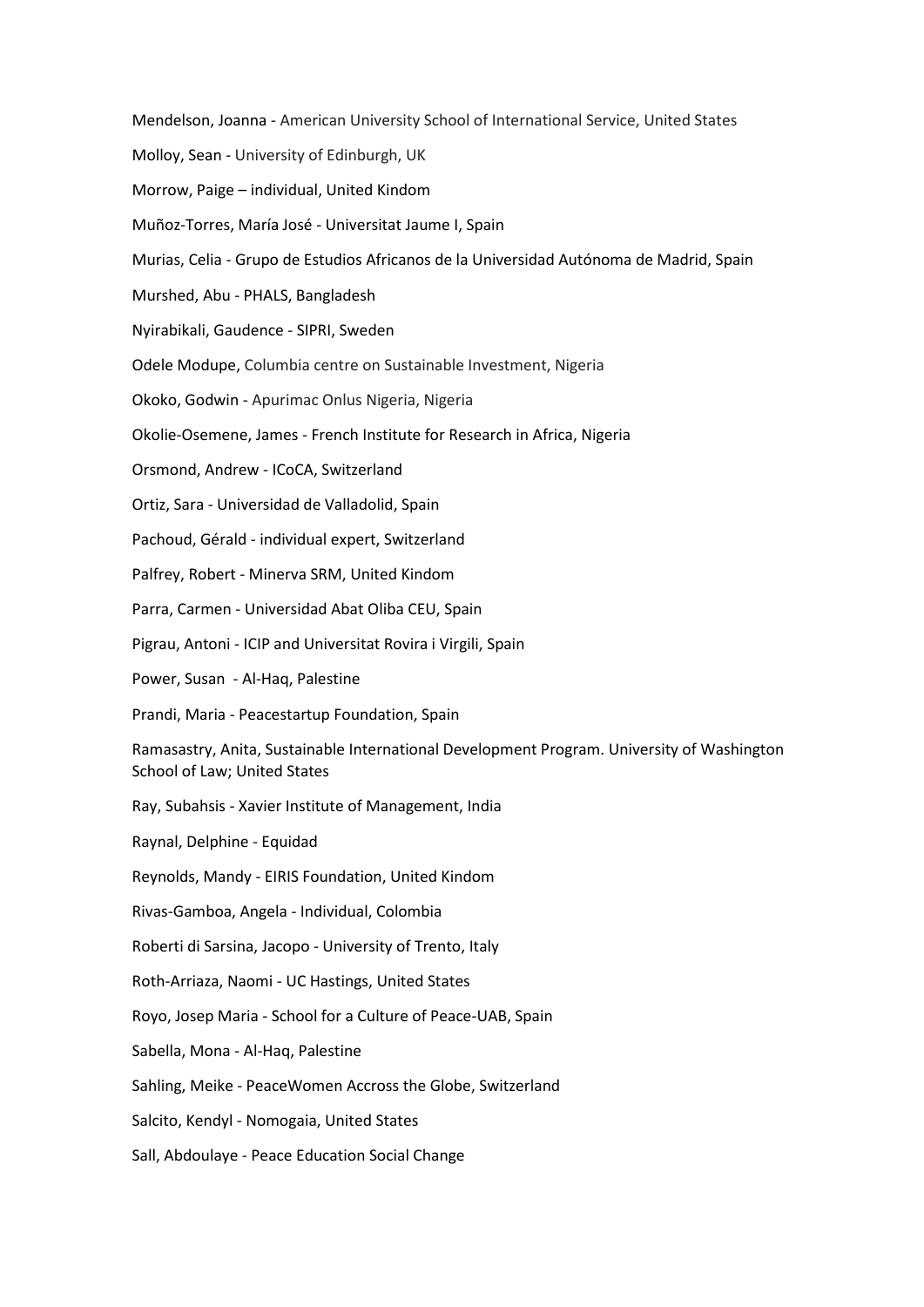Samander, Mark - AL-Haq, Palestina

- Schueller, Malou Progressio, United Kingdom
- Seck, Sara Schulich School of Law, Dalhousie U & CIGI, Canada
- Shahzad, Zubair Society Initiative for Sustainable Development
- Shanab, Anan Abu Al-Haq, Palestine
- Simons, Penelope University of Ottawa, Canada
- Simons, Penelope University of Ottawa, Canada
- Sindico, Francesco University of Strathclyde, United Kingdom
- Sjöström, Therese Swedwatch, Sweden
- Skinner, Gwynne Willamette University/ICAR, United States
- Tabra, Edison Paul Universidad San Ignacio de Loyola, Perú
- Taka, Miho Coventry University, United Kingdom
- Taylor, Mark- FAFO, Norway
- Taylor, Simon Global Witness, United Kingdom
- Tinuoye, Adekunle Michael Imoudu National Institute for Labour Studies Ilorin, Nigeria
- Torres, Verónica University of Greenwich, United Kingdom
- Torroja, Helena Universitat de Barcelona, Spain
- Tripathi, Salil Institute for Human Rights and Business, United Kingdom
- Tromp, Dylan Individual, Australia
- Ul Haq, Atta Youth Association for Development, Baluchistan
- Valenzuela, Lucia Advocacy for Business and Human Rights, Guatemala
- Van den Eeckhout Universiteit Leiden, The Netherlands
- Van Ho, Tara University of Aarhus, Denmark
- Vicente, Dámaso Javier Individual
- Vidal, Laurent The Sorbonne, France
- Vives, Jordi individual, Spain
- Voilat, Claude CICR, Switzerland
- Webster, Peter EIRIS Foundation, United Kingdom
- Weshe, Philipp- German Institute for International and Security Affairs, Germany
- Wesselink, Egbert PAX, The Netherlands
- Wielga, Mark Nomogaia, United States